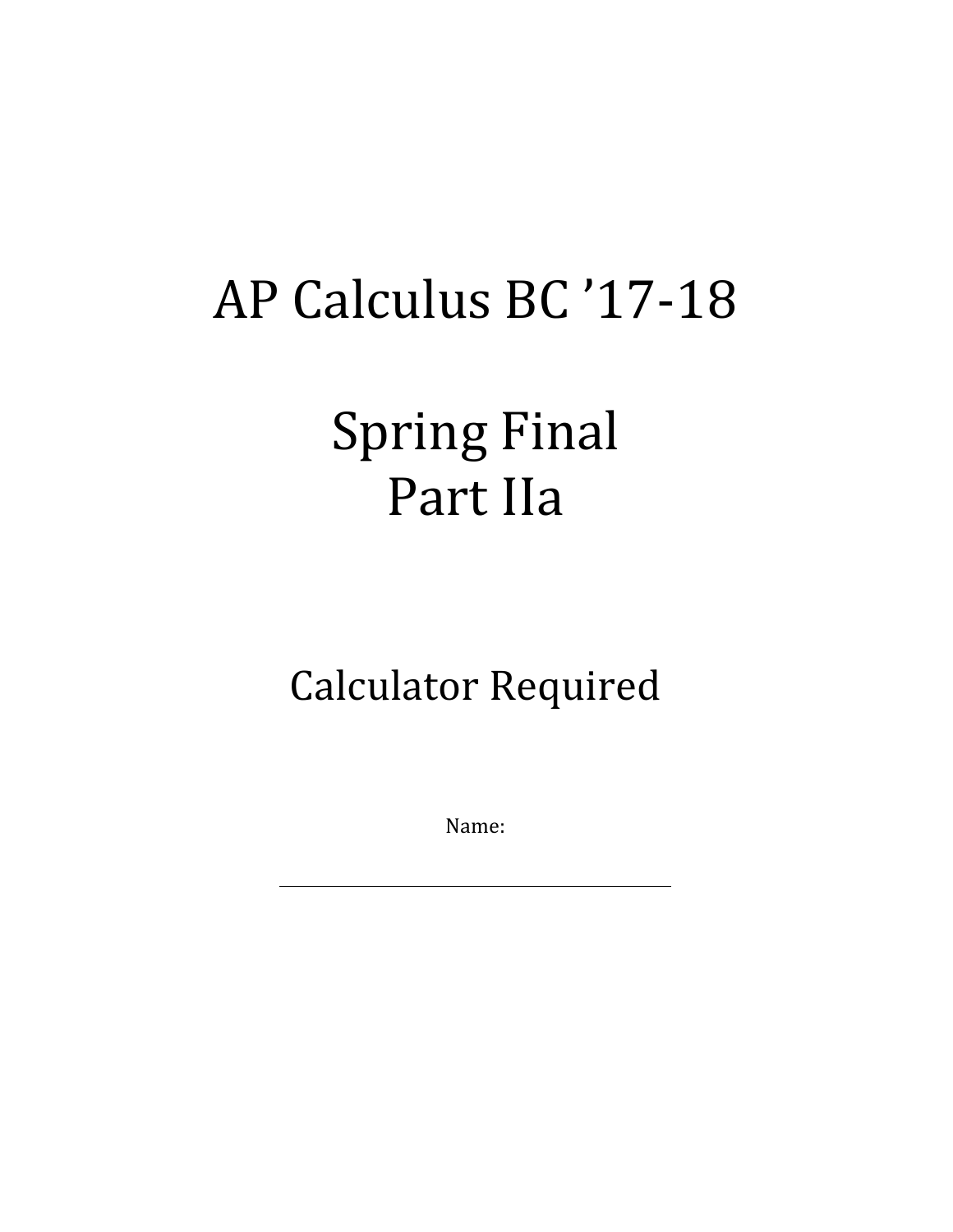1. On May 15, the weather in the town of Apcalc changes at a rate of  $W(t)$ degrees Fahrenheit per hour.  $W(t)$  is a twice-differentiable, increasing and concave up function with selected values in the table below. At midnight,  $t=0$ , the weather in Apcalc is 40 degrees Fahrenheit.

| (in hours since)<br>midnight)               |        |        |        |     |     |
|---------------------------------------------|--------|--------|--------|-----|-----|
| W(t)<br>(in degrees<br>Fahrenheit per hour) | $-2.3$ | $-2.1$ | $-1.2$ | 1.6 | 4.5 |

a) At approximately what rate is the rate of change of the temperature changing at  $2am (t=2)$ ? Include units.

b) Use a right Riemann sum with subdivisions indicated by the table to approximate  $\int_0^{\infty} W(t) dt$  $\int_0^8 W(t) \, dt$  . Using correct units, explain the meaning of this value in the context of this problem.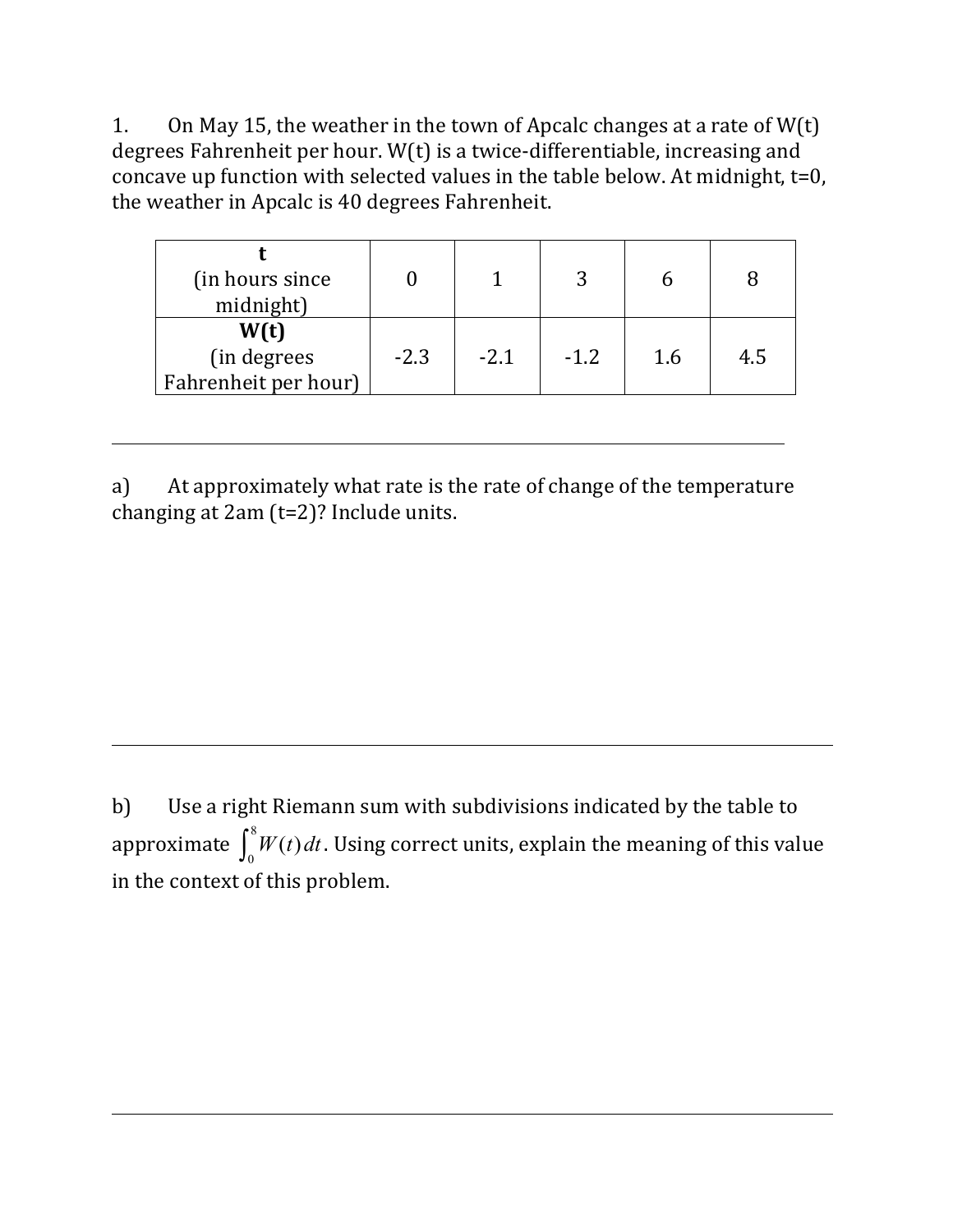c) Is the approximation from part (c) higher or lower than the actual value of  $\int_0^{\infty} W(t) dt$  $\int_0^8 W(t) \, dt$  ? Justify your answer.

d) In the neighboring town of BC, the weather on the same day is  $50$ degrees F at midnight. The rate of change of BC's weather is given by  $B(t) = 12e^{-t}\sin(t^2)$  degrees F per hour after midnight. Which town, Apcalc or BC, is warmer at 8am? Justify your answer.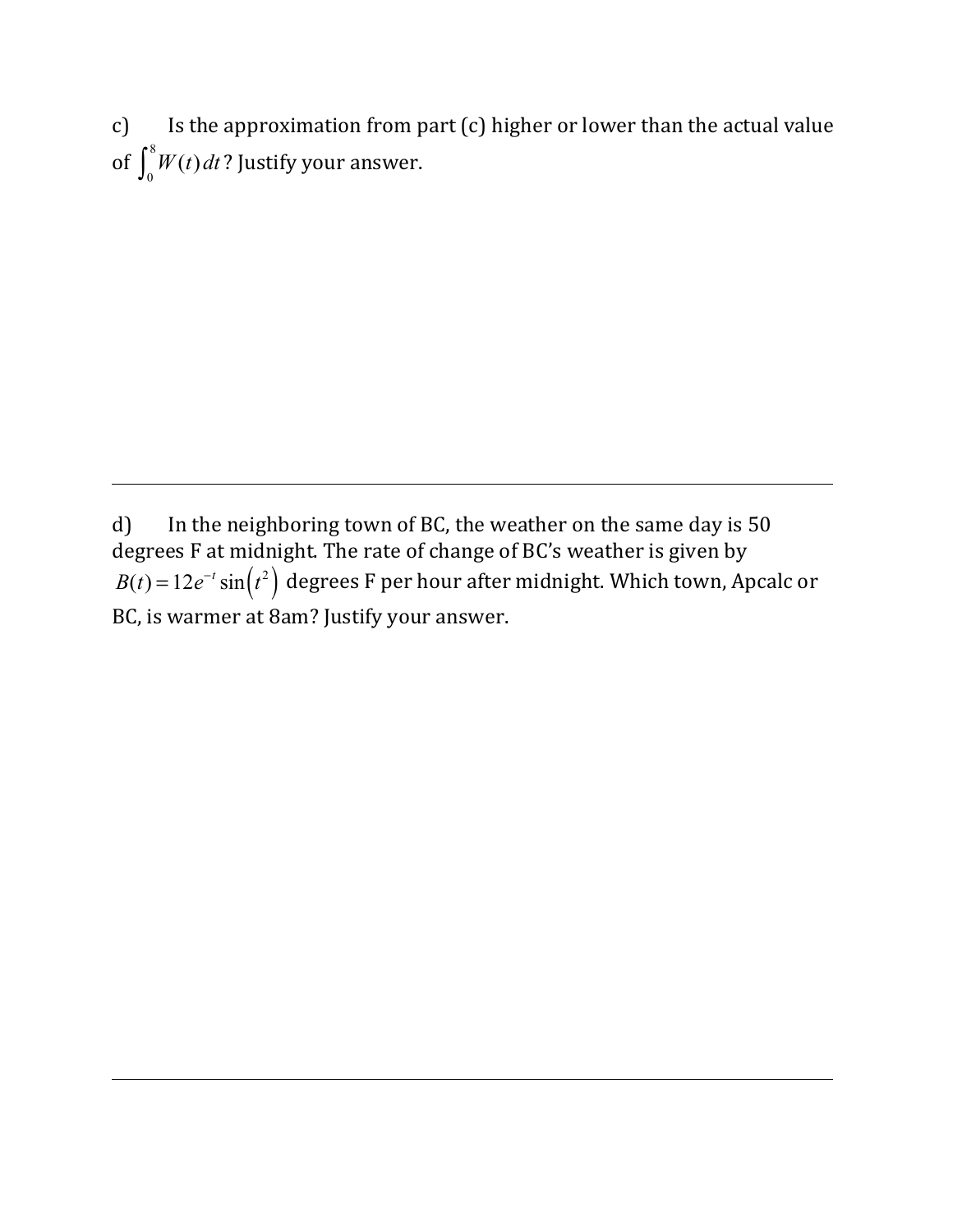

2. The graph of the polar curve  $r(\theta) = 2\theta + \cos(3\theta)$  is shown above.

a) Find the area in the third quadrant enclosed by the coordinate axes and the graph of  $r$ .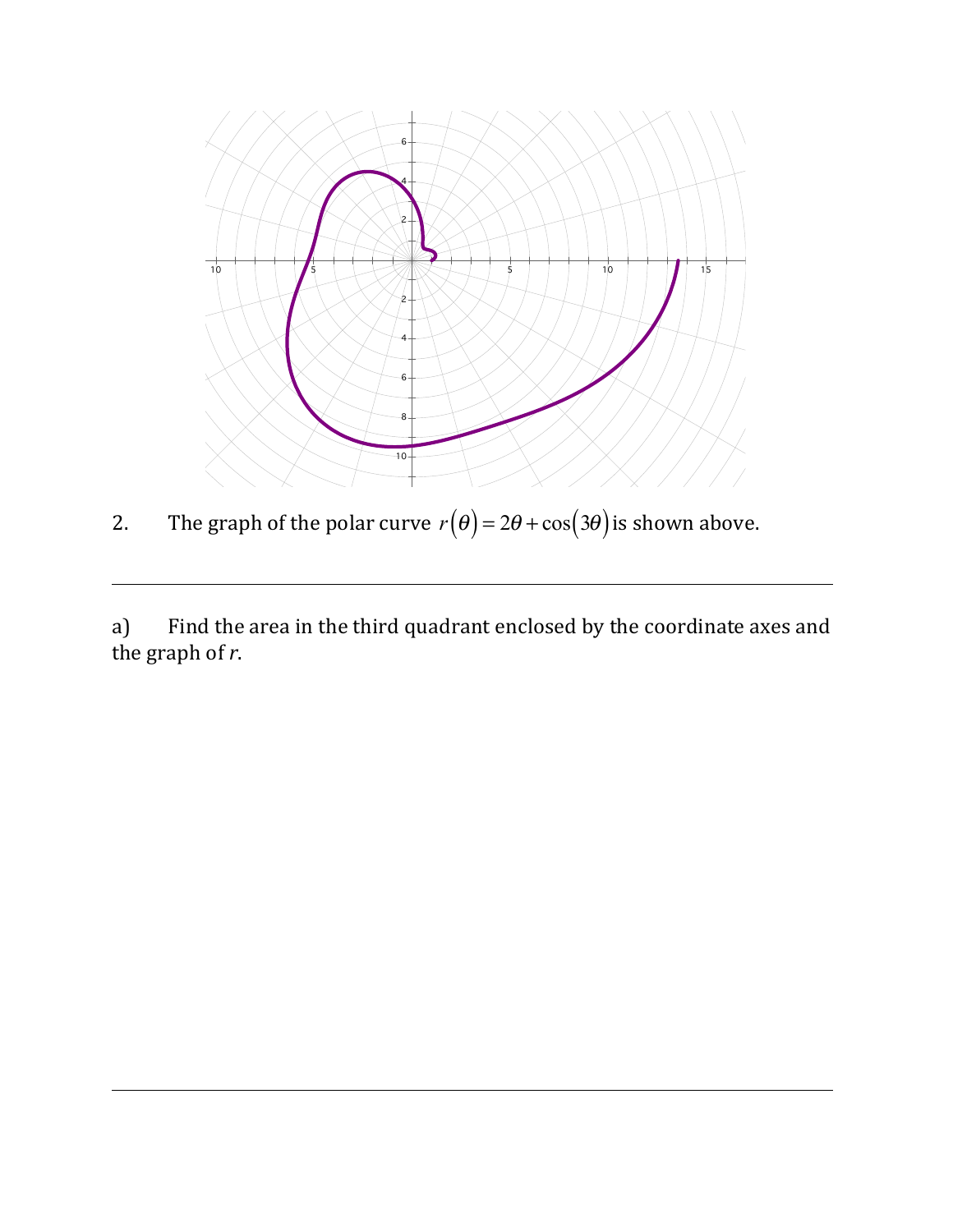b) Find the point *P* on the curve *r* with x-coordinate 3. Find the angle  $\theta$ that corresponds to the point *P*. Show the work that leads to your answers.

c) A particle travels along *r* so that its position at time *t* is  $\langle x(t), y(t) \rangle$  and the angle  $\theta$  increases at  $\pi$  radians per second. Find  $\frac{dy}{dx}$ *dt* when  $\theta = \pi$ . Interpret the meaning of your answer in the context of this problem.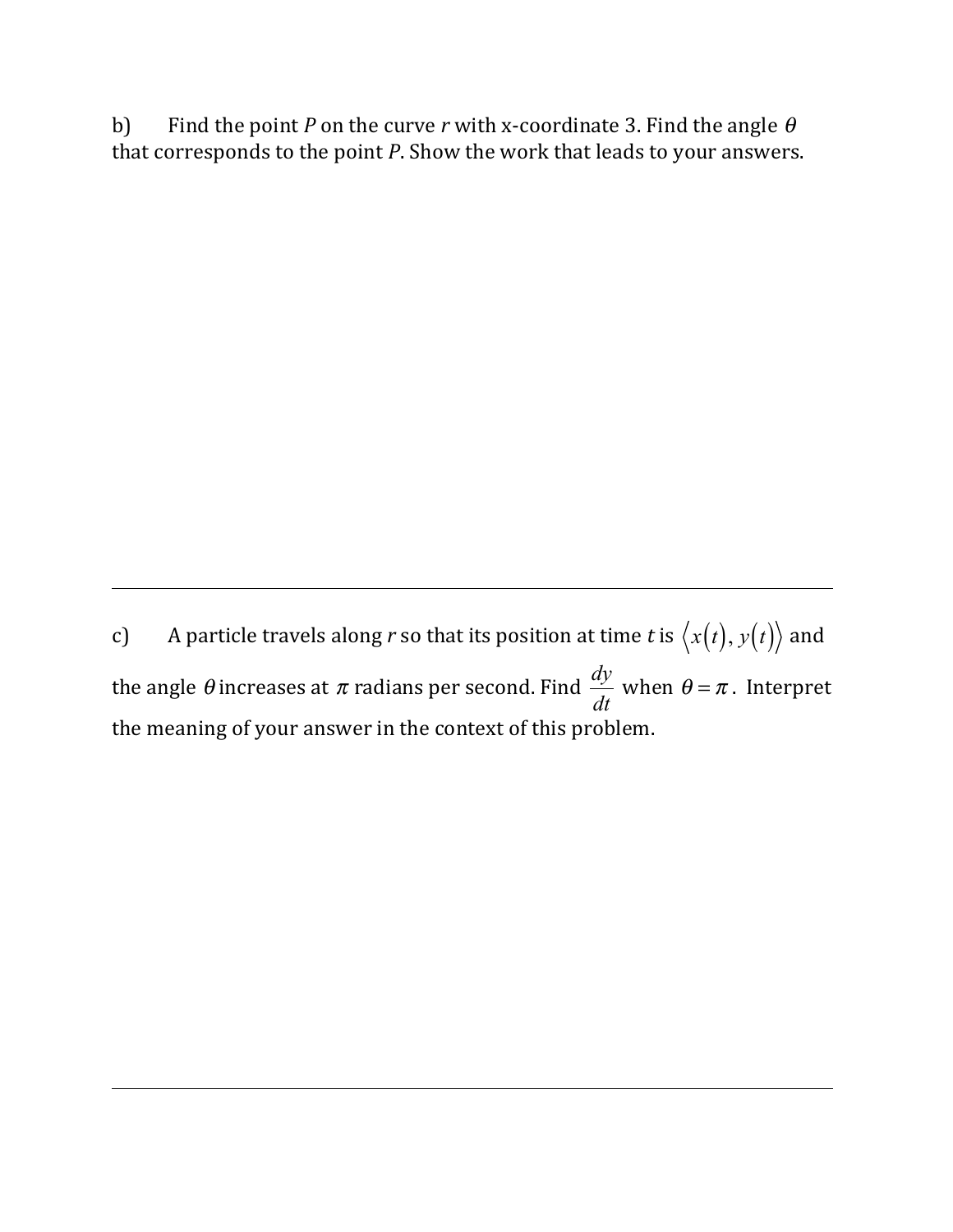## End of

## AP Calculus BC '17-18

## Spring Final -- Part IIa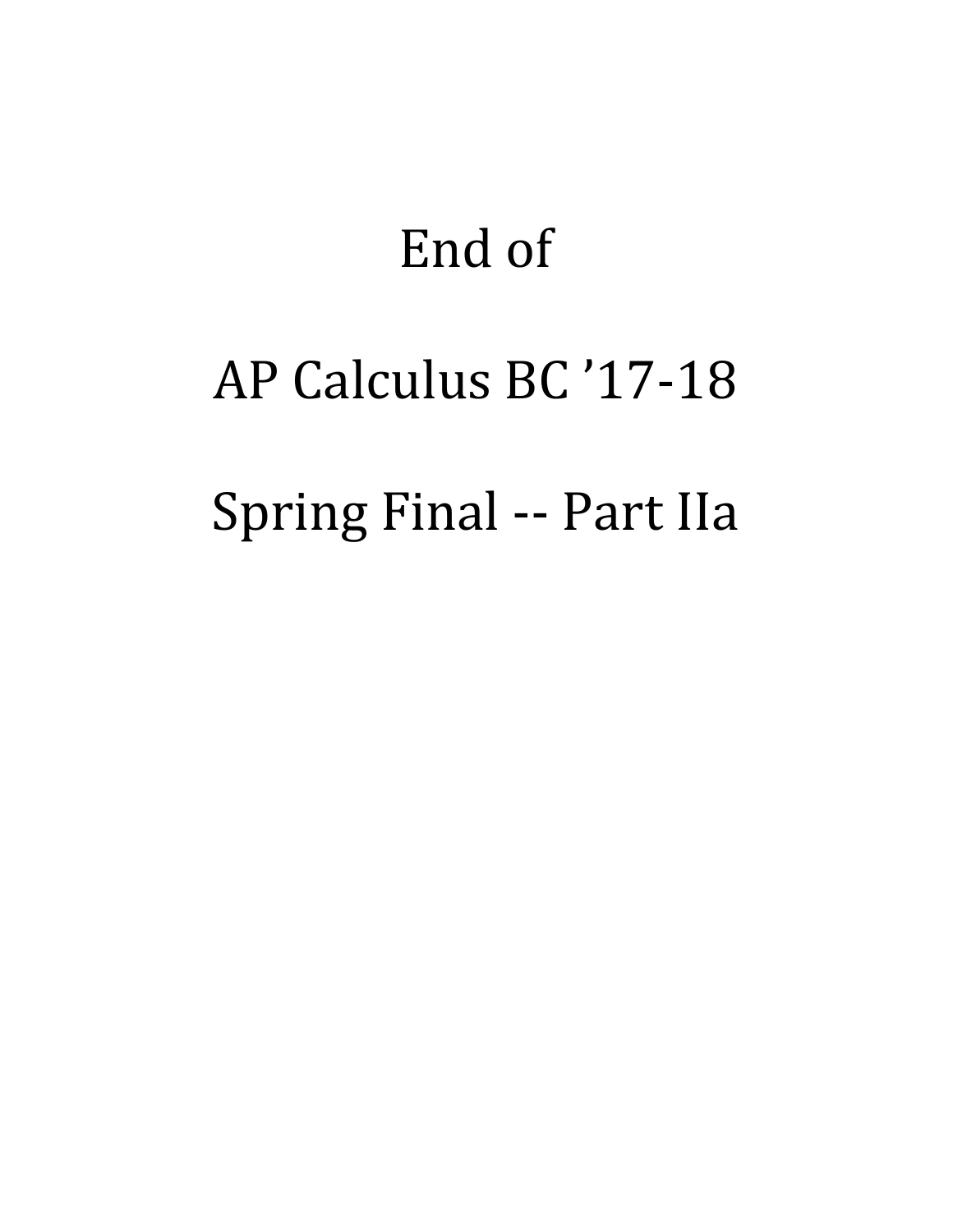# AP Calculus BC '17-18

## **Spring Final** Part IIb

#### No Calculator Allowed

Name: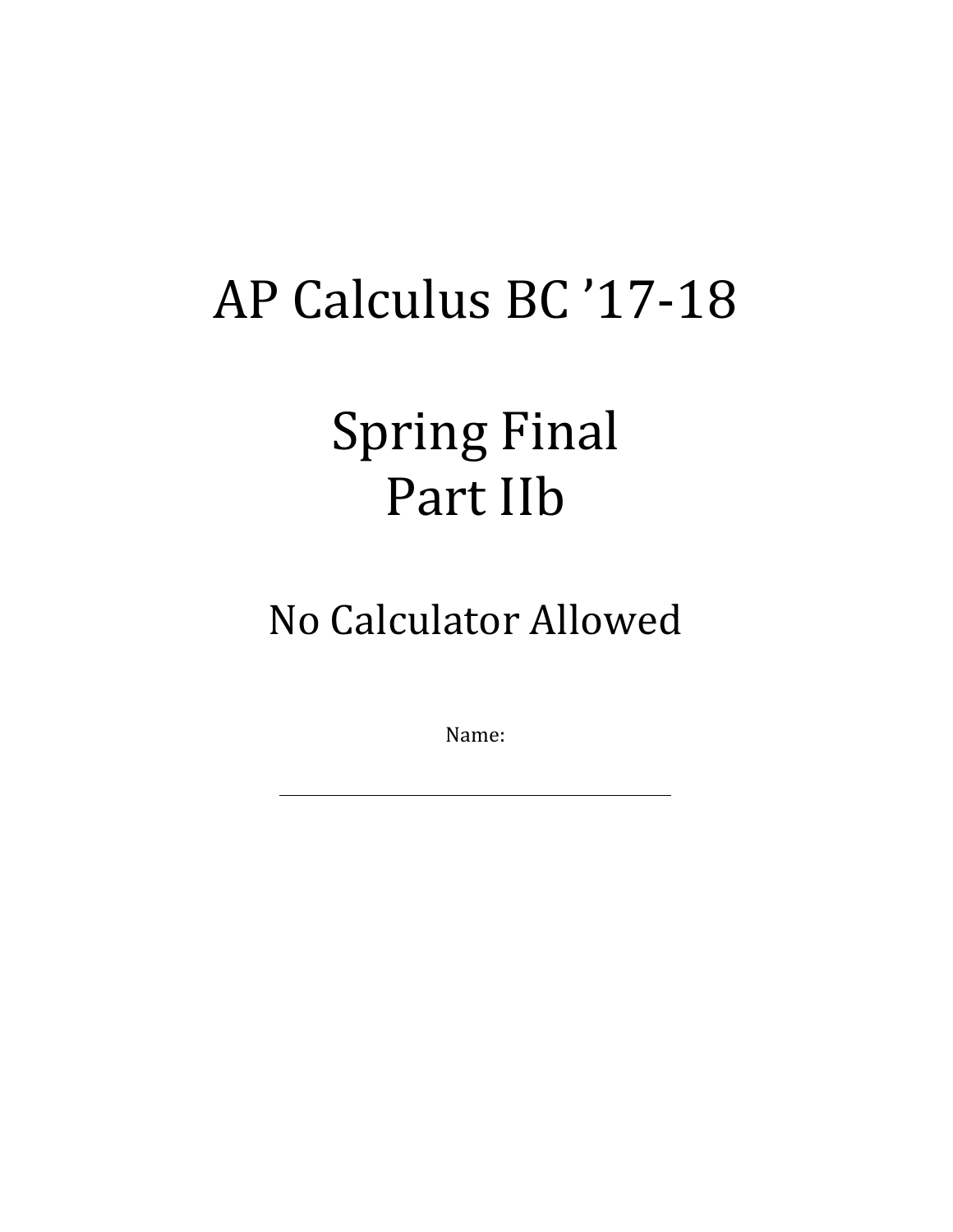

3. Let *R* and *S* be the regions shown in the figure above. The regions are bounded by the y-axis and the graphs of  $y = x^3 - 1$ ,  $y = \cos \left( \frac{\pi}{2} \right)$ 2  $\left(\frac{\pi}{2}x\right)$  $\overline{\mathcal{N}}$  $\overline{a}$ ⎠ ⎟ and the line  $y = -1$ .

a) Find the area of *S*.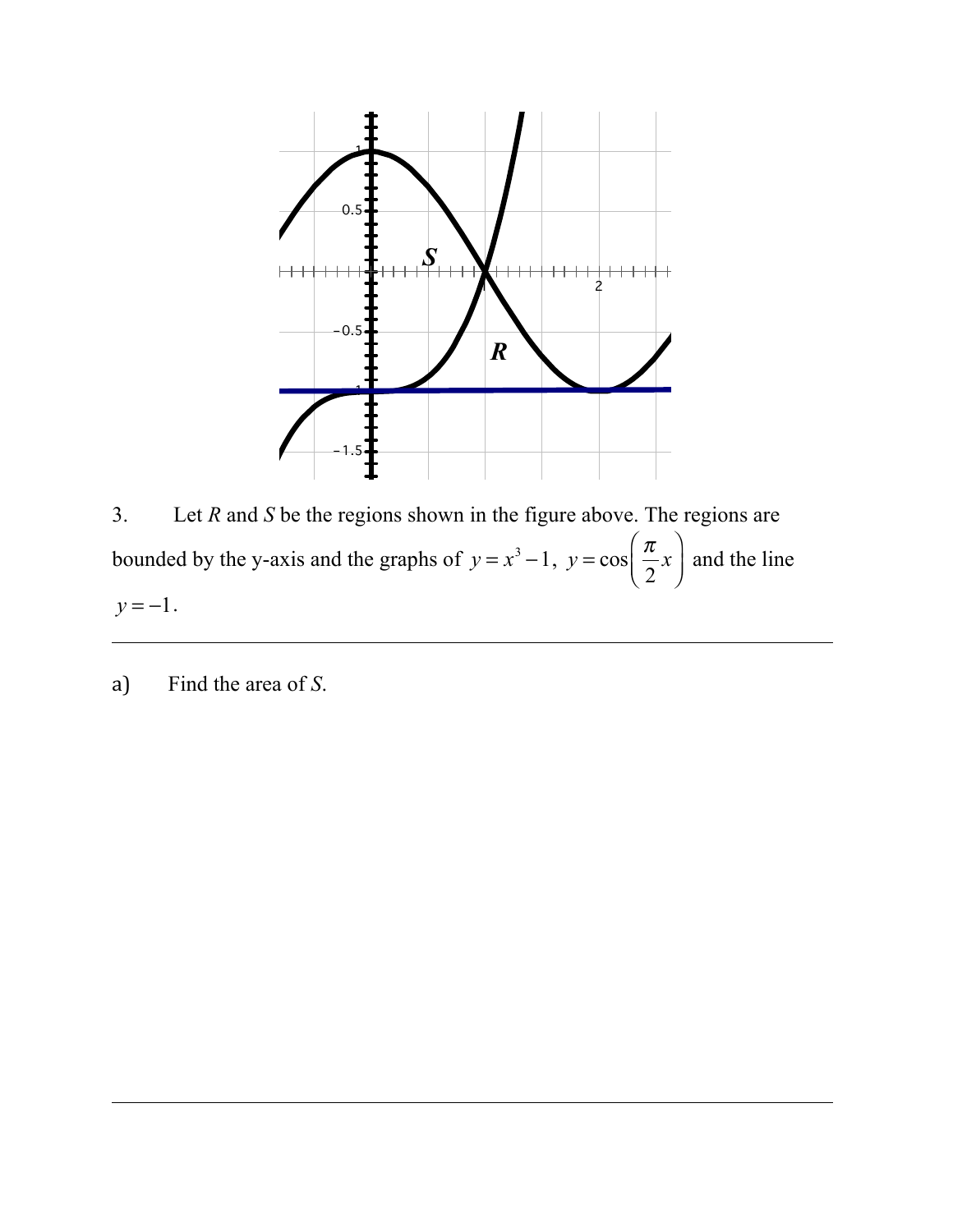b) Set up, but do not solve, an integral expression to find the volume of the solid formed by rotating *R* around the *y*-axis.

c) Set up, but do not solve, an integral expression to find the volume of the solid with *S* as its base and cross-sections parallel to the *y*-axis which are rectangle that are three times as tall as the base is wide.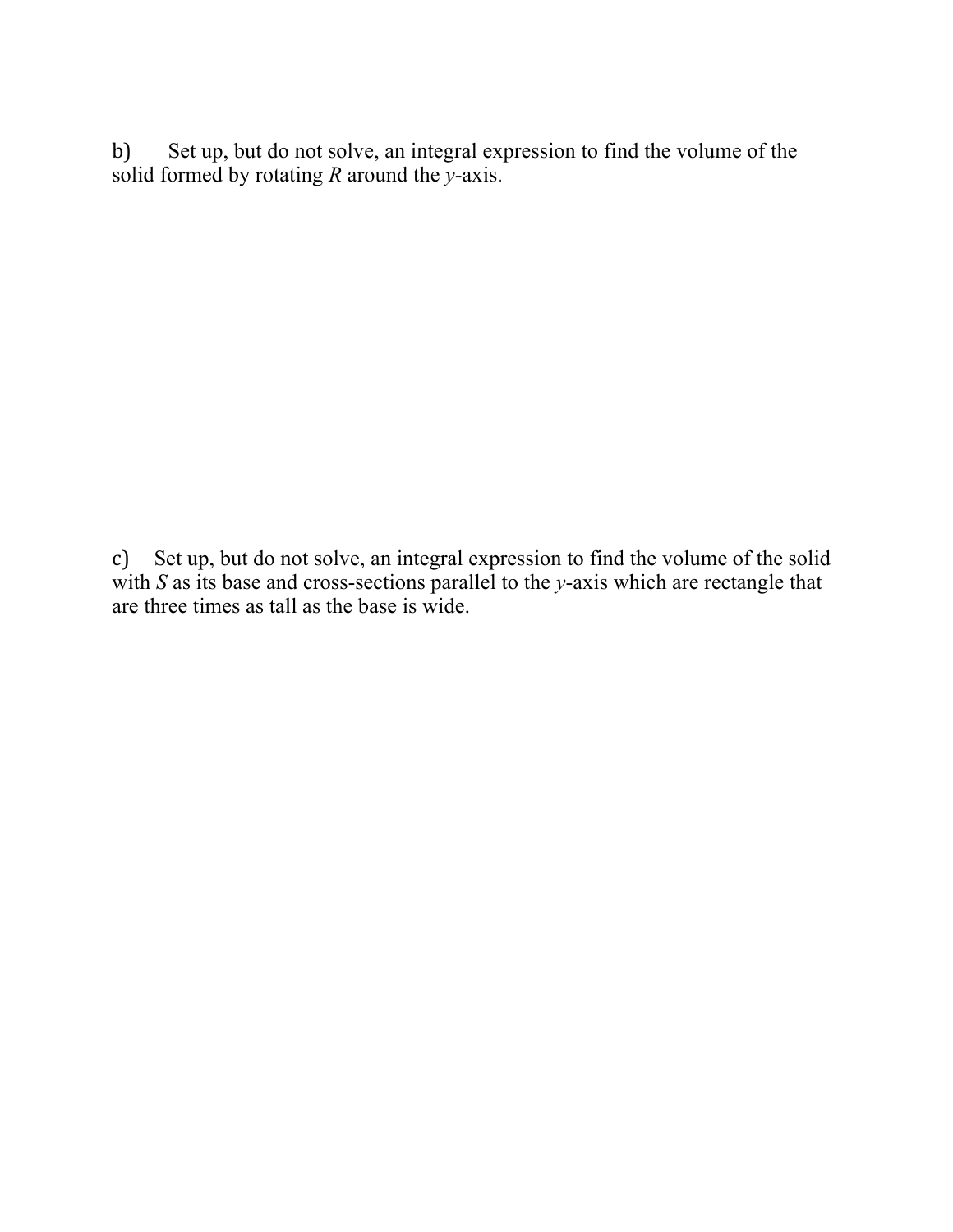

a) Find  $g(10)$ ,  $g'(10)$ , and  $g''(10)$ .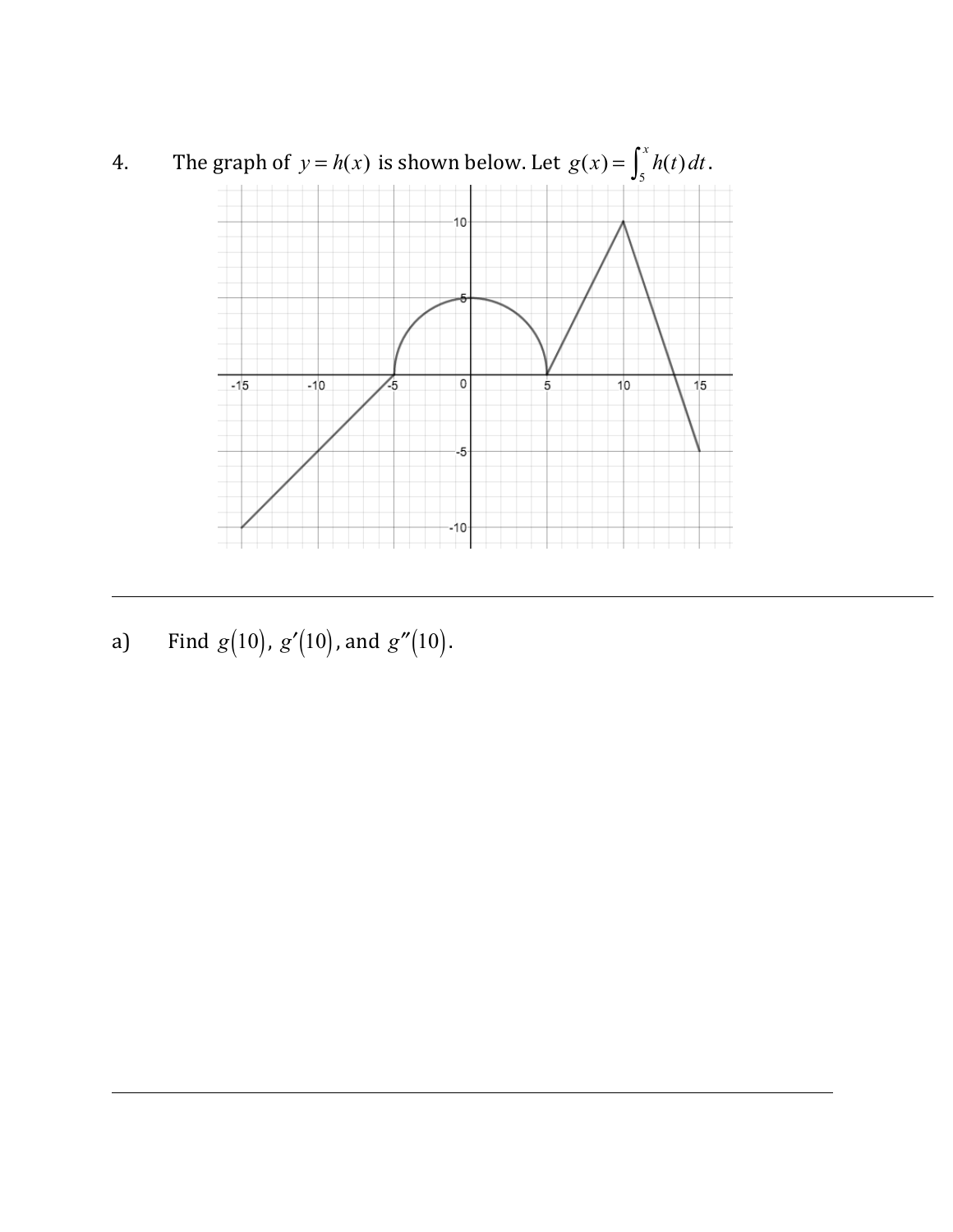b) On what interval(s), if any, is  $g(x)$  both increasing and concave up? Justify your answer.

c) Write the second degree Taylor polynomial for  $g(x)$  at  $x = -10$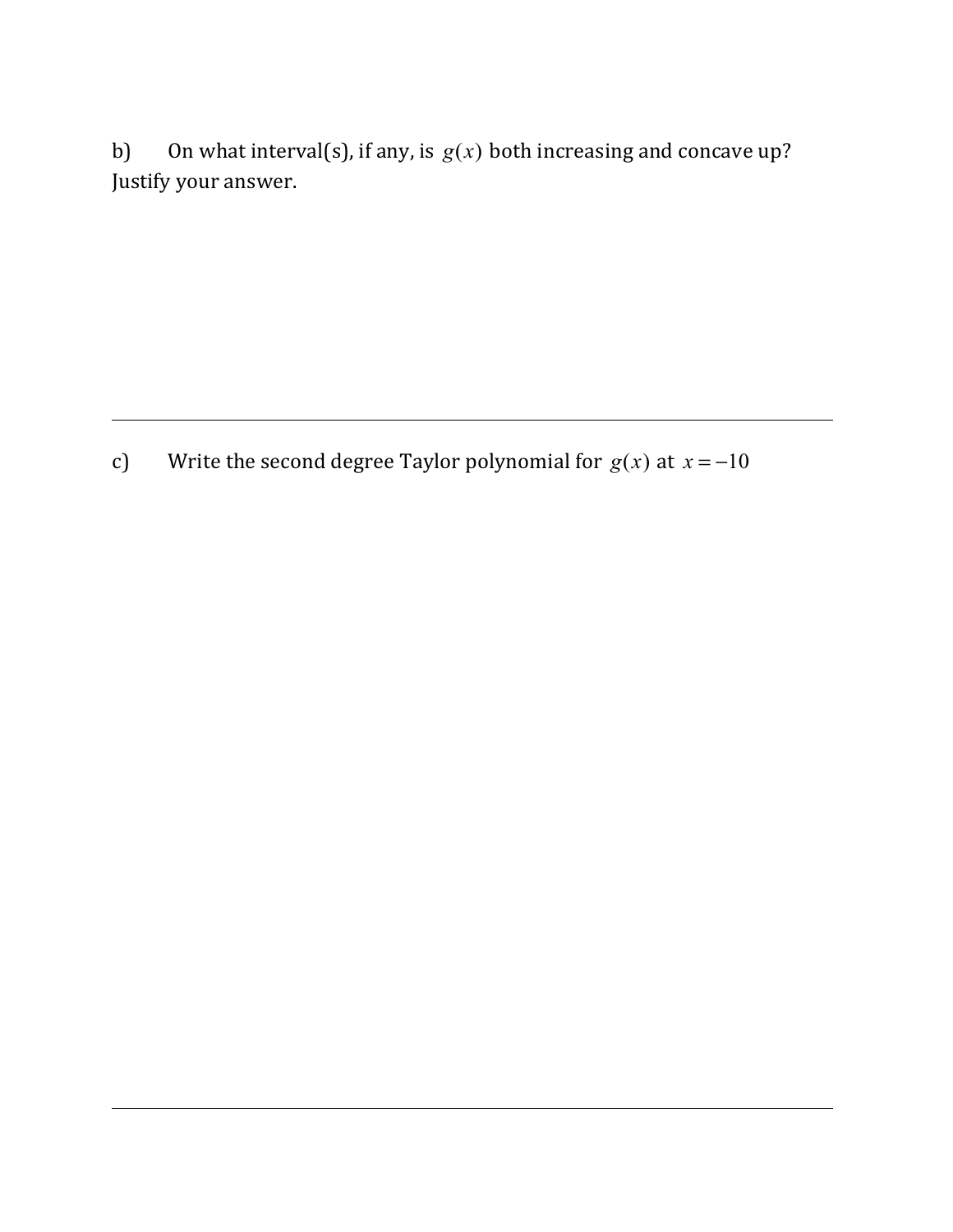5. Consider the differential equation  $\frac{dy}{dx}$  $\frac{dy}{dx} = y(x^3 - 4)$ . Let  $y = f(x)$  be the particular solution to this differential equation with initial condition  $f(2) = 1$ .

a) Use Euler's Method with two steps of equal size starting at  $x = 2$  to approximate  $f(4)$ . Show the work that leads to your answer.

b) Find 
$$
\frac{d^2y}{dx^2}
$$
 at the point (2, 1).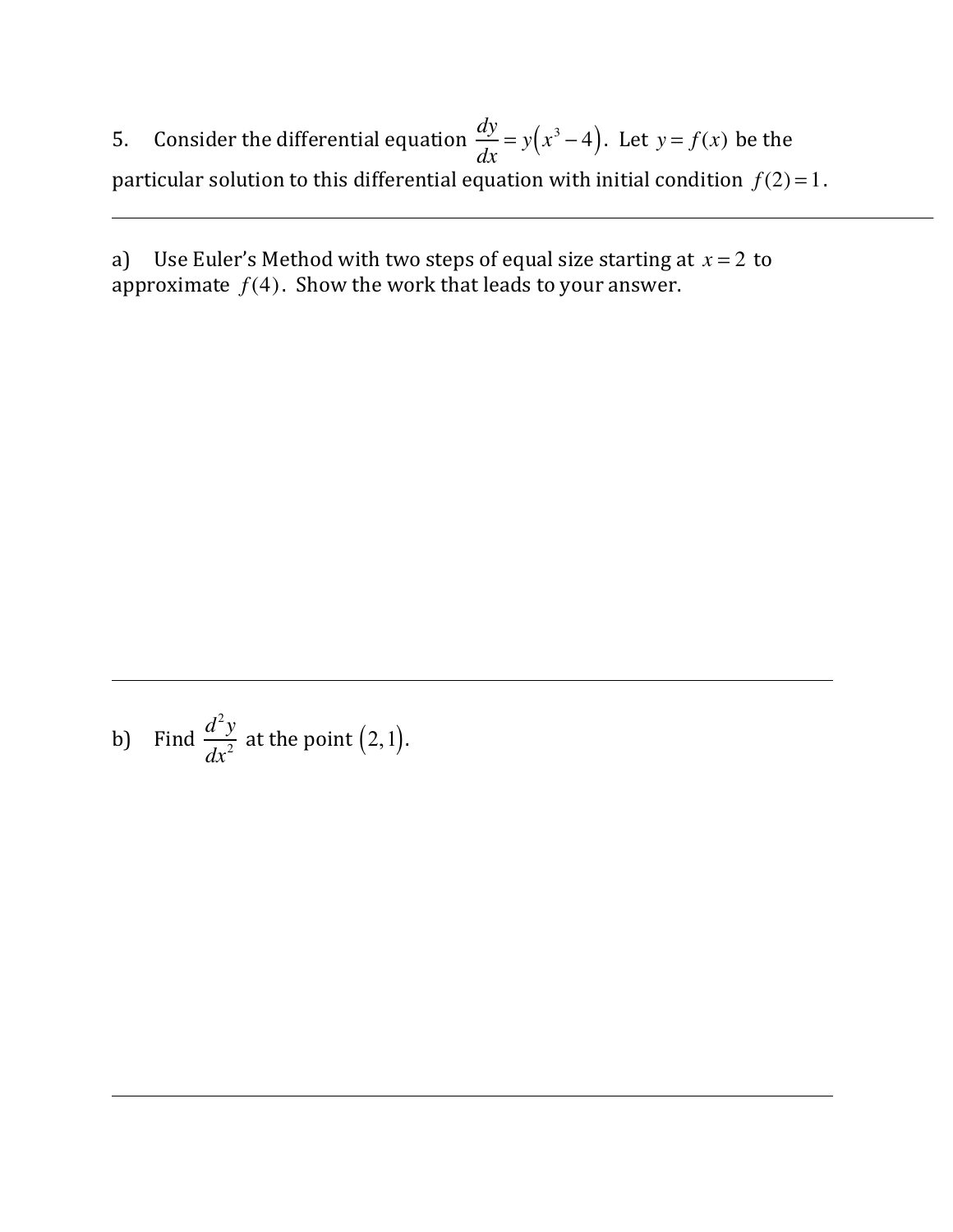c) Find the particular solution  $y = f(x)$ .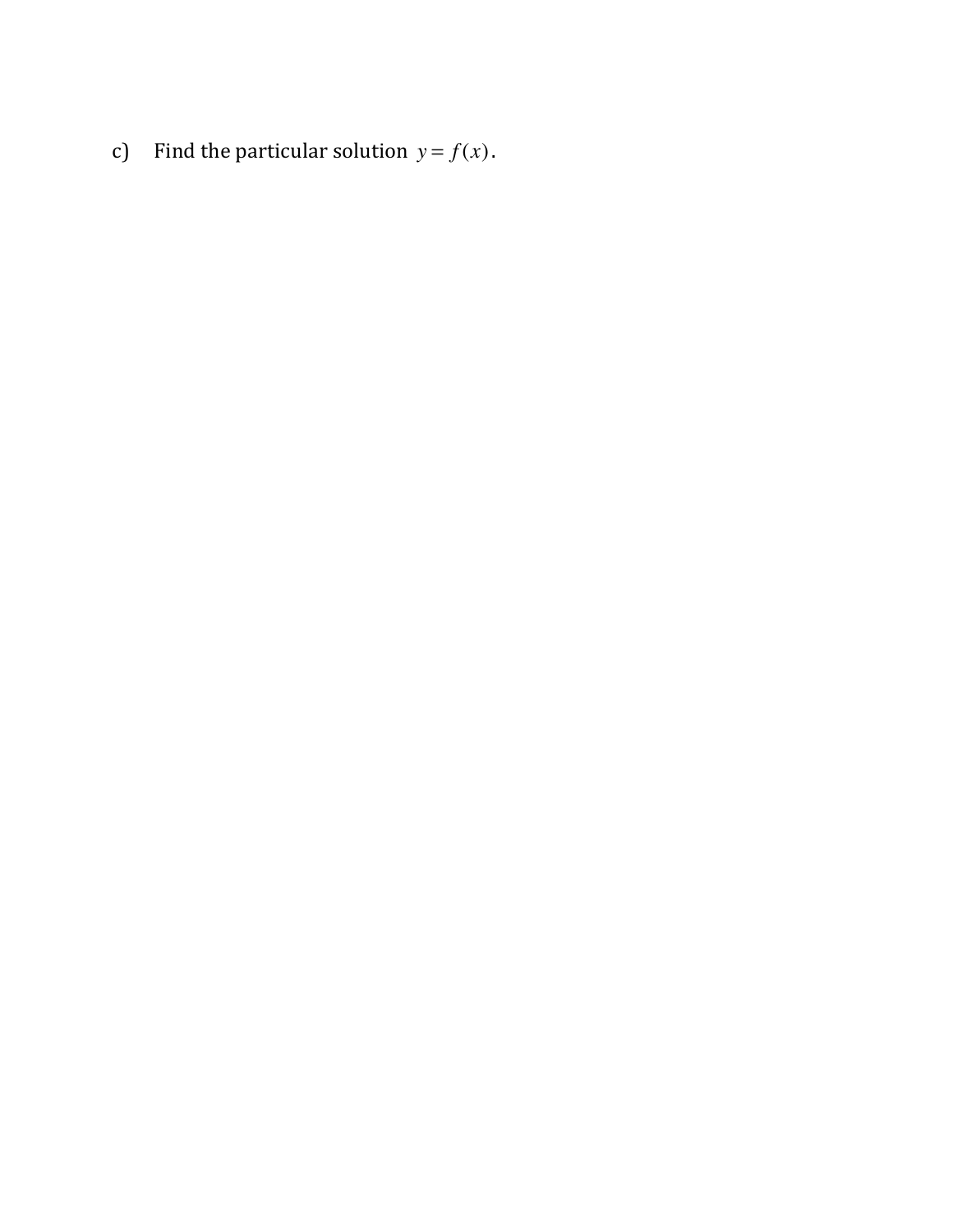6. The function  $f(x)$  has a Taylor series about  $x = 2$  that converges to  $f(x)$  for all *x* in the interval of convergence. It is known that  $f(2) = 0$ ,  $f'(2) = 1$ , and  $f$  has *n*th derivative defined recursively as

$$
f^{(n)}(2) = -(n-1) \cdot f^{(n-1)}(2) \text{ for all } n \ge 2.
$$

a) Show that the Taylor series for  $f(x)$  is  $(x-2)-\frac{(x-2)^2}{2}$ 2  $+\frac{(x-2)^3}{3}-\frac{(x-2)^4}{4}$ 4  $+\cdots+\frac{(-1)^{n+1}(x-2)^n}{(x-2)^n}$ *n*  $+\cdots$ 

b) Determine if  $x = 2$  is at a maximum, a minimum, or neither for  $f(x)$ . Justify your answer.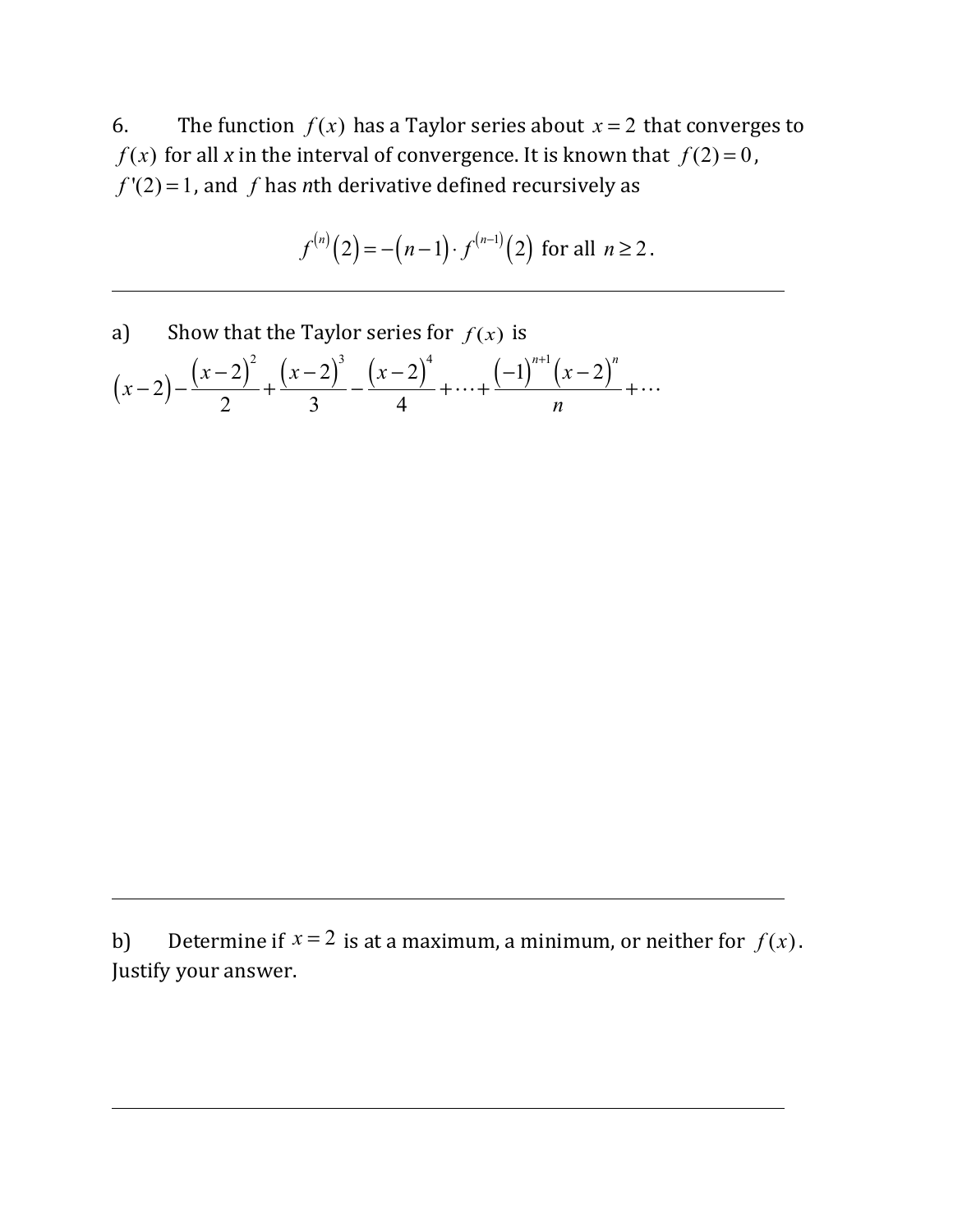c) Find the radius and interval of convergence for the series for  $f(x)$ .

d) Use the Taylor series for  $f(x)$  to write the first three terms and the general term of the Taylor series for  $g(x) = x \cdot f(x^2 + 2)$ .